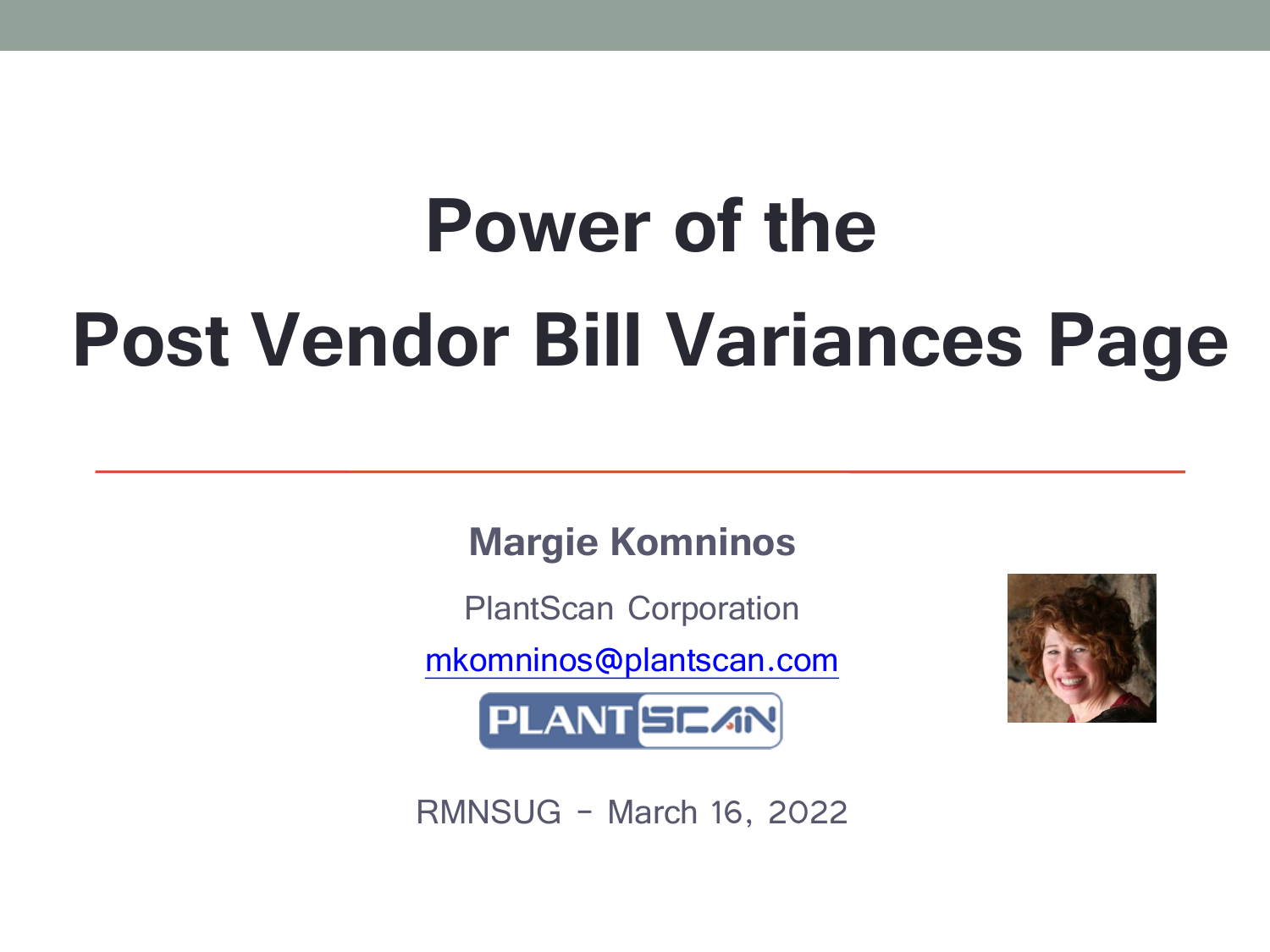# Post Vendor Bill Variances Page

Transactions > Payables > Post Vendor Bill Variances

|                     | <b>Post Vendor Bill Variances</b> |            |                               | <b>Post Vendor Bill Variances</b> |                  |                           |                                       |                          |          |
|---------------------|-----------------------------------|------------|-------------------------------|-----------------------------------|------------------|---------------------------|---------------------------------------|--------------------------|----------|
|                     | <b>Create Journal Entries</b>     |            |                               |                                   |                  |                           |                                       |                          |          |
|                     | <b>IOURNAL POSTING PERIOD</b>     |            | <b>TRA</b>                    | <b>Create Journal Entries</b>     |                  |                           |                                       |                          |          |
| <b>Mar 2022</b>     | 曾                                 |            |                               | <b>IOURNAL POSTING PERIOD</b>     |                  |                           | <b>TRANSACTION STATUS</b>             |                          |          |
| <b>JOURNAL DATE</b> |                                   |            | <b>VEN</b><br><b>Mar 2022</b> |                                   | $\square$        |                           |                                       | $\overline{\phantom{a}}$ |          |
| 3/10/2022           |                                   |            | E.N                           | <b>IOURNAL DATE</b>               |                  |                           | <b>VENDOR</b>                         |                          |          |
|                     | <b>TRANSACTION TYPE</b>           |            |                               | 3/10/2022                         |                  |                           | E.M.J.D. Corporation                  |                          | ×.       |
|                     |                                   |            |                               |                                   |                  |                           |                                       |                          |          |
|                     | <b>Bill</b>                       |            |                               | <b>TRANSACTION TYPE</b>           |                  | $\overline{\phantom{a}}$  | <b>INCLUDE BILLS WITHOUT RECEIPTS</b> |                          |          |
| <b>Mark All</b>     | Purchase Order                    |            |                               | <b>Bill</b>                       |                  |                           |                                       |                          |          |
| <b>SELECT</b>       | <b>TRANSACTION NUMBER</b>         | DATE v     |                               | <b>Purchase Order</b>             |                  |                           |                                       |                          |          |
|                     | Purchase Order #PO28492           | 10/26/2021 |                               | <b>Mark All</b><br>Ummarken       | <b>SARATHING</b> |                           |                                       |                          |          |
|                     | Purchase Order #PO28492           | 10/26/2021 | <b>SELECT</b>                 | <b>TRANSACTION NUMBER</b>         | $DATE =$         | <b>TRANSACTION STATUS</b> | <b>VENDOR</b>                         | <b>ITEM</b>              | QUANTITY |
|                     | Purchase Order #PO28451           | 10/21/2021 |                               | Bill #68808                       | 1/7/2022         | Open                      | E.M.J.D. Corporation                  | 04-0403                  | 102      |
|                     | Purchase Order #PO28451           | 10/21/2021 |                               |                                   |                  |                           |                                       |                          |          |
|                     | Purchase Order #PO28336           | 9/27/2021  |                               | Bill #68796                       | 1/4/2022         | Paid In Full              | E.M.J.D. Corporation                  | 12-0071                  | 10       |
|                     | Purchase Order #PO28334           | 9/27/2021  |                               | Bill #68745                       | 12/16/2021       | Paid In Full              | E.M.J.D. Corporation                  | 04-0231                  | 12       |
|                     | Purchase Order #PO28324           | 9/24/2021  |                               | Bill #68743                       | 12/16/2021       | Paid In Full              | E.M.J.D. Corporation                  | 04-0203                  | 25       |
|                     | Purchase Order #PO28324           | 9/24/2021  |                               | Bill #68724                       | 12/13/2021       | Paid In Full              | E.M.J.D. Corporation                  | 04-0346                  | 40       |
|                     | Purchase Order #PO28324           | 9/24/2021  |                               |                                   |                  |                           |                                       |                          |          |
|                     | Purchase Order #PO28324           | 9/24/2021  |                               | Bill #68715                       | 12/7/2021        | Paid In Full              | E.M.J.D. Corporation                  | 04-0346                  | 20       |
|                     | Purchase Order #PO28321           | 9/23/2021  |                               | Bill #68611                       | 11/16/2021       | Paid In Full              | E.M.J.D. Corporation                  | 15-0137                  | 52       |
|                     | Purchase Order #PO28319           | 9/23/2021  |                               |                                   |                  |                           |                                       |                          |          |

A Netsuite page/feature that:

- Identifies any **quantity/pricing/exchange rate variances** between item receipts and bills
- Provides a list of transactions that need to be investigated for correction or write-off
- Provides ability to auto create JE for getting rid of those small \$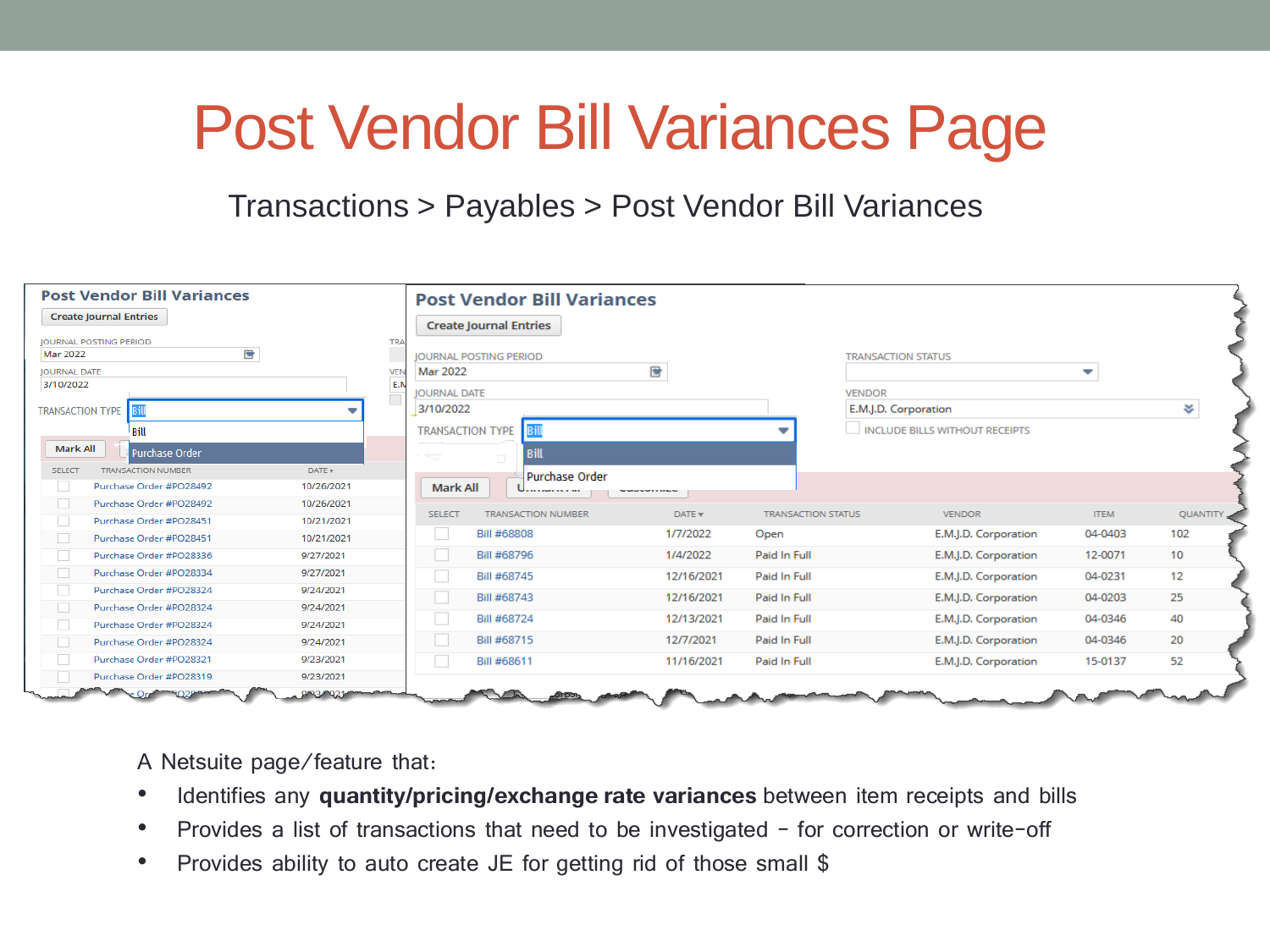### Post Vendor Bill Variances Page Transaction Type = PO

| <b>Post Vendor Bill Variances</b>          |            |                                |             |         |
|--------------------------------------------|------------|--------------------------------|-------------|---------|
| <b>Create Journal Entries</b>              |            |                                |             |         |
| <b>IOURNAL POSTING PERIOD</b>              |            | <b>TRANSACTION STATUS</b>      |             |         |
| Mar 2022                                   | 冒          |                                |             |         |
| <b>IOURNAL DATE</b>                        |            | <b>VENDOR</b>                  |             |         |
| 3/10/2022                                  |            | E.M.J.D. Corporation           | ะ           |         |
| <b>TRANSACTION TYPE</b><br>Bill            | ╺          | INCLUDE BILLS WITHOUT RECEIPTS |             |         |
| <b>Bill</b>                                |            |                                |             |         |
| <b>Mark All</b><br>Purchase Order          |            |                                |             |         |
| <b>TRANSACTION NUMBER</b><br><b>SELECT</b> | DATE v     | <b>VENDOR</b>                  | <b>ITEM</b> | QUANTIT |
| Purchase Order #PO28492                    | 10/26/2021 | E.M.J.D. Corporation           | 04-0352     | 60      |
| Purchase Order #PO28492                    | 10/26/2021 | E.M.J.D. Corporation           | 04-0354     | 60      |
| Purchase Order #PO28451                    | 10/21/2021 | E.M.J.D. Corporation           | 04-0381     | 400     |
| Purchase Order #PO28451                    | 10/21/2021 | E.M.J.D. Corporation           | 04-0401     | 38      |
| Purchase Order #PO28336                    | 9/27/2021  | E.M.J.D. Corporation           | 04-0085A    | 50      |
| Purchase Order #PO28334                    | 9/27/2021  | E.M.J.D. Corporation           | 04-0085     | 150     |
| Purchase Order #PO28324                    | 9/24/2021  | E.M.J.D. Corporation           | 04-0479     | 7       |
| Purchase Order #PO28324                    | 9/24/2021  | E.M.J.D. Corporation           | 04-0479     | 7       |
| Purchase Order #PO28324                    | 9/24/2021  | E.M.J.D. Corporation           | 04-0479     | 7       |
| Purchase Order #PO28324                    | 9/24/2021  | E.M.J.D. Corporation           | 04-0479     | 7       |
| Purchase Order #PO28321                    | 9/23/2021  | E.M.J.D. Corporation           | 04-0495     | 81      |
| Purchase Order #PO28319                    | 9/23/2021  | E.M.J.D. Corporation           | 04-0428     | 67      |
| $\epsilon$ Or $\sim$ $102$                 | 0.33.321   | <b>E.M.I.D. Corporation</b>    | LAGRIN      |         |

- Choose **Purchase Order** to show closed purchase order lines with a variance
- Identifies those POs with variances between the total of all item receipts compared to the total of all items billed

#### **NOTE: The line item on the PO must be fully received and billed OR the line item must be closed to display here**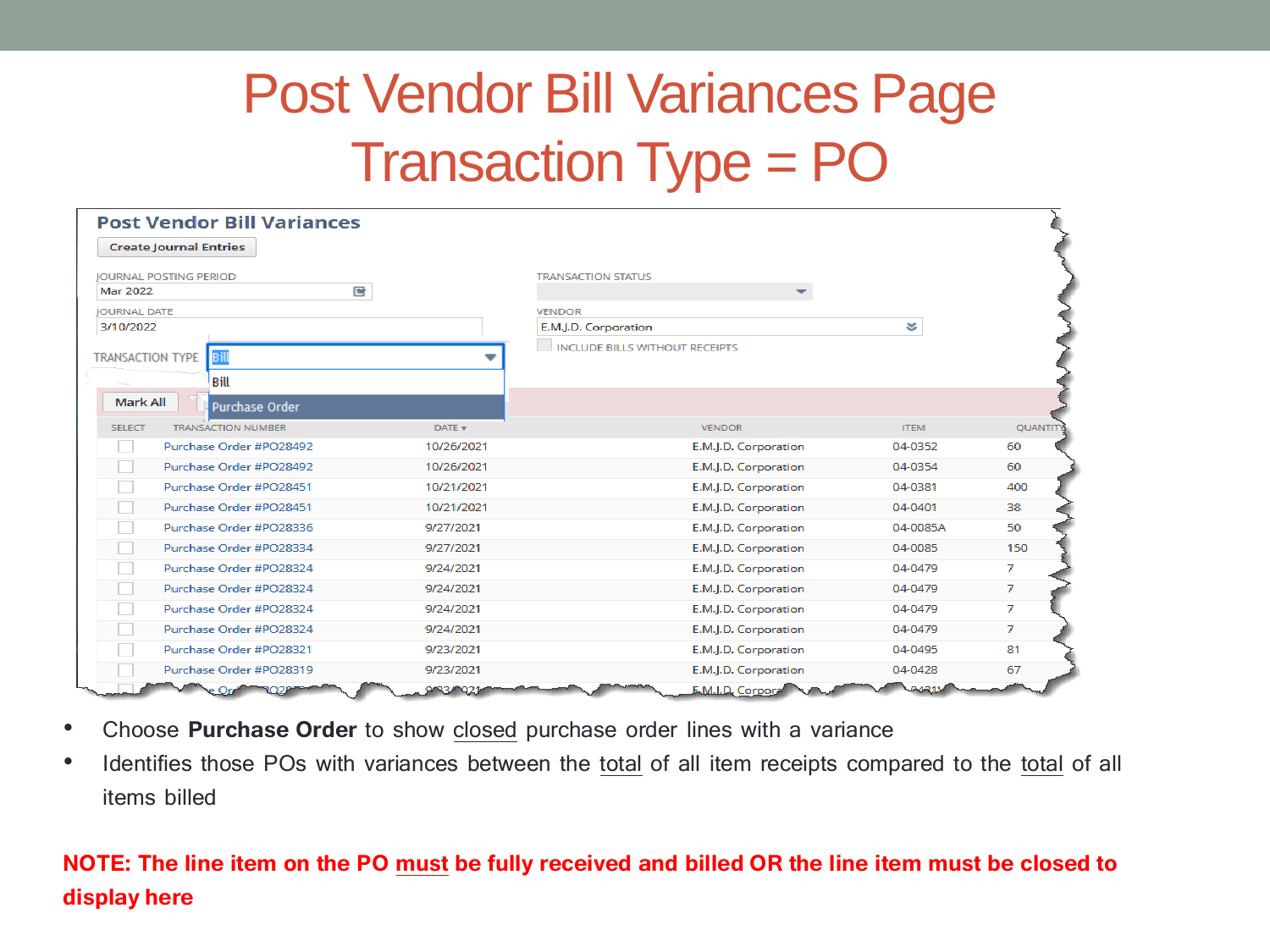### Post Vendor Bill Variances Page Transaction Type = Bill

|                     | <b>Post Vendor Bill Variances</b> |                   |                           |                                       |             |          |
|---------------------|-----------------------------------|-------------------|---------------------------|---------------------------------------|-------------|----------|
|                     | <b>Create Journal Entries</b>     |                   |                           |                                       |             |          |
|                     | <b>IOURNAL POSTING PERIOD</b>     |                   |                           | <b>TRANSACTION STATUS</b>             |             |          |
| Mar 2022            |                                   | 함                 |                           |                                       |             |          |
| <b>IOURNAL DATE</b> |                                   |                   |                           | <b>VENDOR</b>                         |             |          |
| 3/10/2022           |                                   |                   |                           | E.M.J.D. Corporation                  |             | ₩        |
|                     | TRANSACTION TYPE<br>Bill          |                   |                           | <b>INCLUDE BILLS WITHOUT RECEIPTS</b> |             |          |
|                     | <b>Bill</b>                       |                   |                           |                                       |             |          |
|                     | <b>Purchase Order</b>             |                   |                           |                                       |             |          |
|                     |                                   |                   |                           |                                       |             |          |
| Mark All            | $U$ <sub>c</sub>                  | <u>u Musulman</u> |                           |                                       |             |          |
| <b>SELECT</b>       | <b>TRANSACTION NUMBER</b>         | $DATE =$          | <b>TRANSACTION STATUS</b> | <b>VENDOR</b>                         | <b>ITEM</b> | QUANTITY |
|                     | Bill #68808                       | 1/7/2022          | Open                      | E.M.J.D. Corporation                  | 04-0403     | 102      |
|                     | Bill #68796                       | 1/4/2022          | Paid In Full              | E.M.J.D. Corporation                  | 12-0071     | 10       |
|                     | Bill #68745                       | 12/16/2021        | Paid In Full              | E.M.J.D. Corporation                  | 04-0231     | 12       |
|                     | Bill #68743                       | 12/16/2021        | Paid In Full              | E.M.J.D. Corporation                  | 04-0203     | 25       |
|                     | Bill #68724                       | 12/13/2021        | Paid In Full              | E.M.J.D. Corporation                  | 04-0346     | 40       |
|                     | Bill #68715                       | 12/7/2021         | Paid In Full              | E.M.J.D. Corporation                  | 04-0346     | 20       |

- Choose **Bill** to show only vendor bills that have the **Match Bill To Receipt** box checked on the related PO
- Identifies those vendor bills with variances between each Bill and it's associated Item Receipt(s)
- if you bill in advance of receipt then you will need to go back to the bill and add the item receipt; therefore it is recommended that you do a **Vendor Prepayments instead of billing in advance of receipt**

#### **NOTE: The line item on the PO does NOT need to be fully received and billed**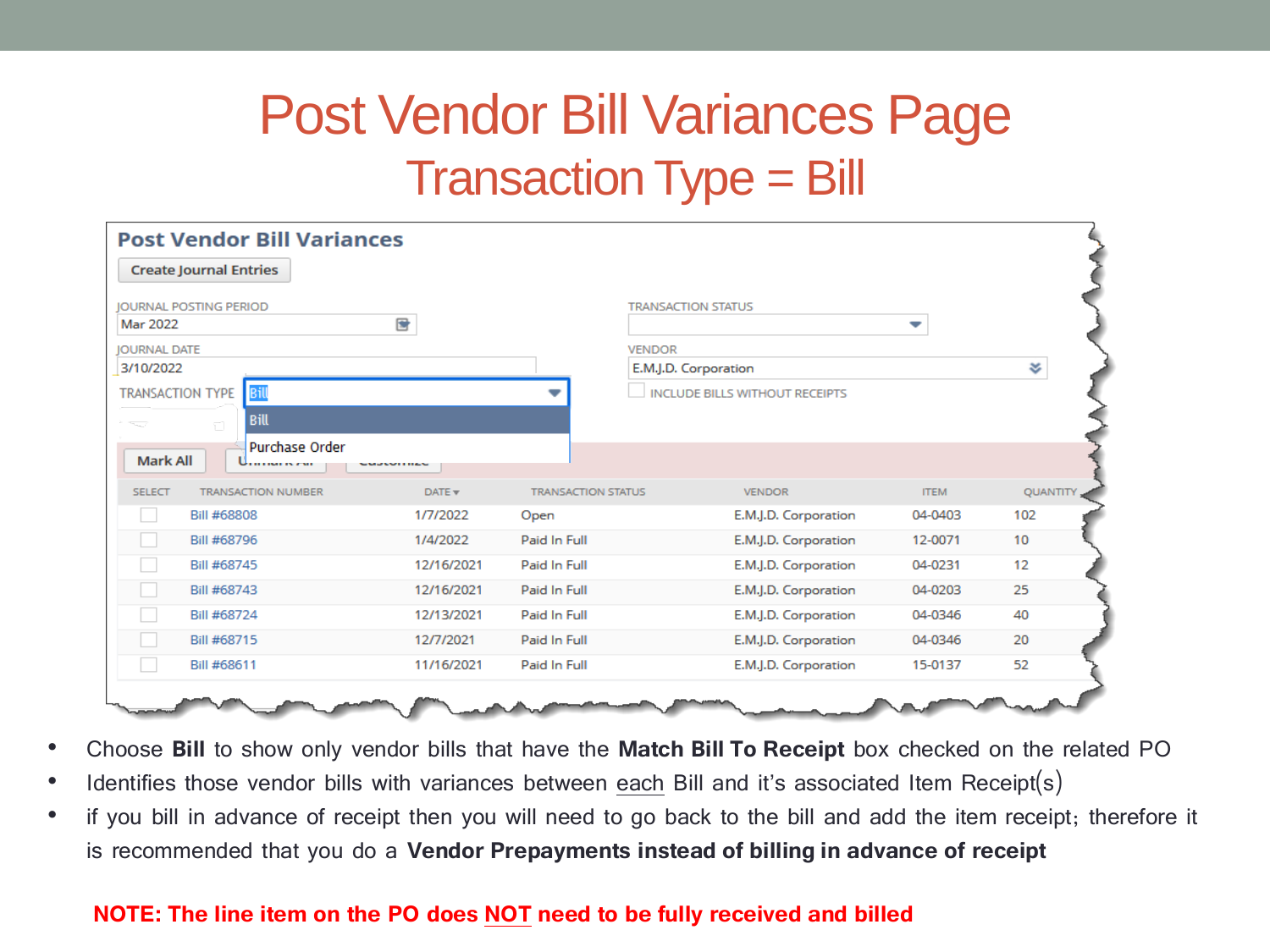### So Where is the Match Bill to Receipt Checkbox?

If Match Bill to Receipt is checked in the item record then it carries over to all POs where you can uncheck it



If Match Bill to Receipt is not checked in the item record it can still be checked on the PO lines

|                          | Purchase Order Q                          |                              |                        |             |                                              |                                              |                                                  |               |                       |                                                  | Searo<br>List                            |
|--------------------------|-------------------------------------------|------------------------------|------------------------|-------------|----------------------------------------------|----------------------------------------------|--------------------------------------------------|---------------|-----------------------|--------------------------------------------------|------------------------------------------|
|                          | 05-2498-2022 DPP                          |                              | <b>PENDING RECEIPT</b> |             |                                              |                                              |                                                  |               |                       |                                                  |                                          |
| LN                       | <b>ITEM</b>                               | <b>VENDOR</b><br><b>NAME</b> | QTY                    | <b>RATE</b> | <b>UPDATE</b><br><b>MAIN</b><br><b>PRICE</b> | <b>UPDATE</b><br><b>ITEM</b><br><b>PRICE</b> | <b>EXPECTED</b><br><b>RECEIPT</b><br><b>DATE</b> | <b>AMOUNT</b> | <b>DESCRIPTION</b>    | <b>MATCH</b><br><b>BILL TO</b><br><b>RECEIPT</b> | <b>BILL</b><br>VARIANCE<br><b>STATUS</b> |
|                          | Nose Cone<br><b>Black</b><br>67-1000-1500 |                              | 5                      | 1.40        |                                              |                                              | 2/23/2022                                        |               | 7.00 Nose Cone, Black | <b>Yes</b>                                       |                                          |
| $\overline{\phantom{a}}$ |                                           |                              |                        |             |                                              |                                              |                                                  |               |                       |                                                  |                                          |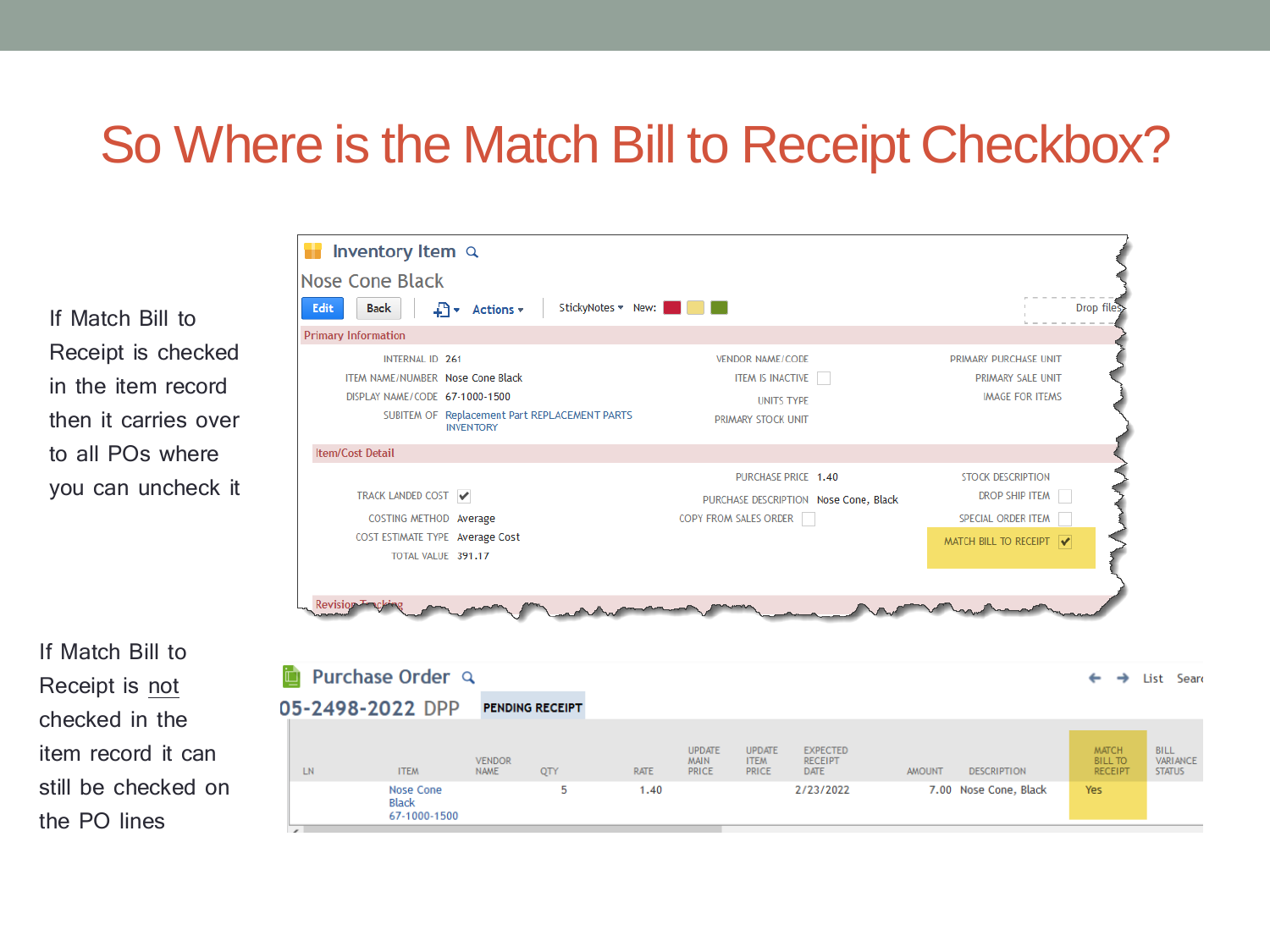# Post Vendor Bill Variances Page Now What – Once They Appear?

| <b>Post Vendor Bill Variances</b>                                            | <b>Post Vendor Bill Variances</b>                                            |                                            |                         |
|------------------------------------------------------------------------------|------------------------------------------------------------------------------|--------------------------------------------|-------------------------|
| <b>Create Journal Entries</b>                                                | <b>Create Journal Entries</b>                                                |                                            |                         |
| <b>IOURNAL POSTING PERIOD</b><br>冒<br>Mar 2022<br><b>IOURNAL DATE</b>        | <b>JOURNAL POSTING PERIOD</b><br>G<br><b>Mar 2022</b><br><b>JOURNAL DATE</b> | <b>TRANSACTION STATUS</b><br><b>VENDOR</b> | ۰                       |
| 3/10/2022                                                                    | 3/10/2022                                                                    | E.M.J.D. Corporation                       | ₩                       |
| <b>TRANSACTION TYPE</b><br><b>Purchase Order</b><br>$\overline{\phantom{a}}$ | <b>TRANSACTION TYPE</b><br><b>Bill</b><br>$\overline{\phantom{a}}$           | <b>INCLUDE BILLS WITHOUT RECEIPTS</b>      |                         |
| <b>Unmark All</b><br>Customize<br><b>Mark All</b>                            | Mark All<br><b>Unmark All</b><br>Customize                                   |                                            |                         |
| <b>TRANSACTION NUMBER</b><br>DATE v<br><b>SELECT</b>                         | <b>SELECT</b><br><b>TRANSACTION NUMBER</b><br>$DATE =$                       | <b>TRANSACTION STATUS</b><br><b>VENDOR</b> | QUANTITY<br><b>ITEM</b> |
| Purchase Order #PO28492<br>10/26/2021                                        | 1/7/2022<br>Bill #68808                                                      | E.M.J.D. Corporation<br>Open               | 102<br>04-0403          |
| Purchase Order #PO28492<br>10/26/2021                                        | Bill #68796<br>1/4/2022                                                      | Paid In Full<br>E.M.J.D. Corporation       | 10<br>12-0071           |
| Purchase Order #PO28451<br>10/21/2021                                        | Bill #68745<br>12/16/2021                                                    | Paid In Full<br>E.M.J.D. Corporation       | 12<br>04-0231           |
| Purchase Order #PO28451<br>10/21/2021                                        | Bill #68743<br>12/16/2021                                                    | Paid In Full<br>E.M.J.D. Corporation       | 04-0203<br>25           |
| Purchase Order #PO28336<br>9/27/2021                                         | Bill #68724<br>12/13/2021                                                    | Paid In Full<br>E.M.J.D. Corporation       | 40<br>04-0346           |
| Purchase Order #PO28334<br>9/27/2021                                         | Bill #68715<br>12/7/2021                                                     | Paid In Full<br>E.M.J.D. Corporation       | 20<br>04-0346           |
| Purchase Order #PO28324<br>9/24/2021                                         | Bill #68611<br>11/16/2021                                                    | Paid In Full<br>E.M.J.D. Corporation       | 52<br>15-0137           |
| Purchase Order #PO28324<br>9/24/2021<br><b>Contract Contract Contract</b>    | the first form                                                               |                                            |                         |

Need to decide if it should really be written off or corrections made

Investigate...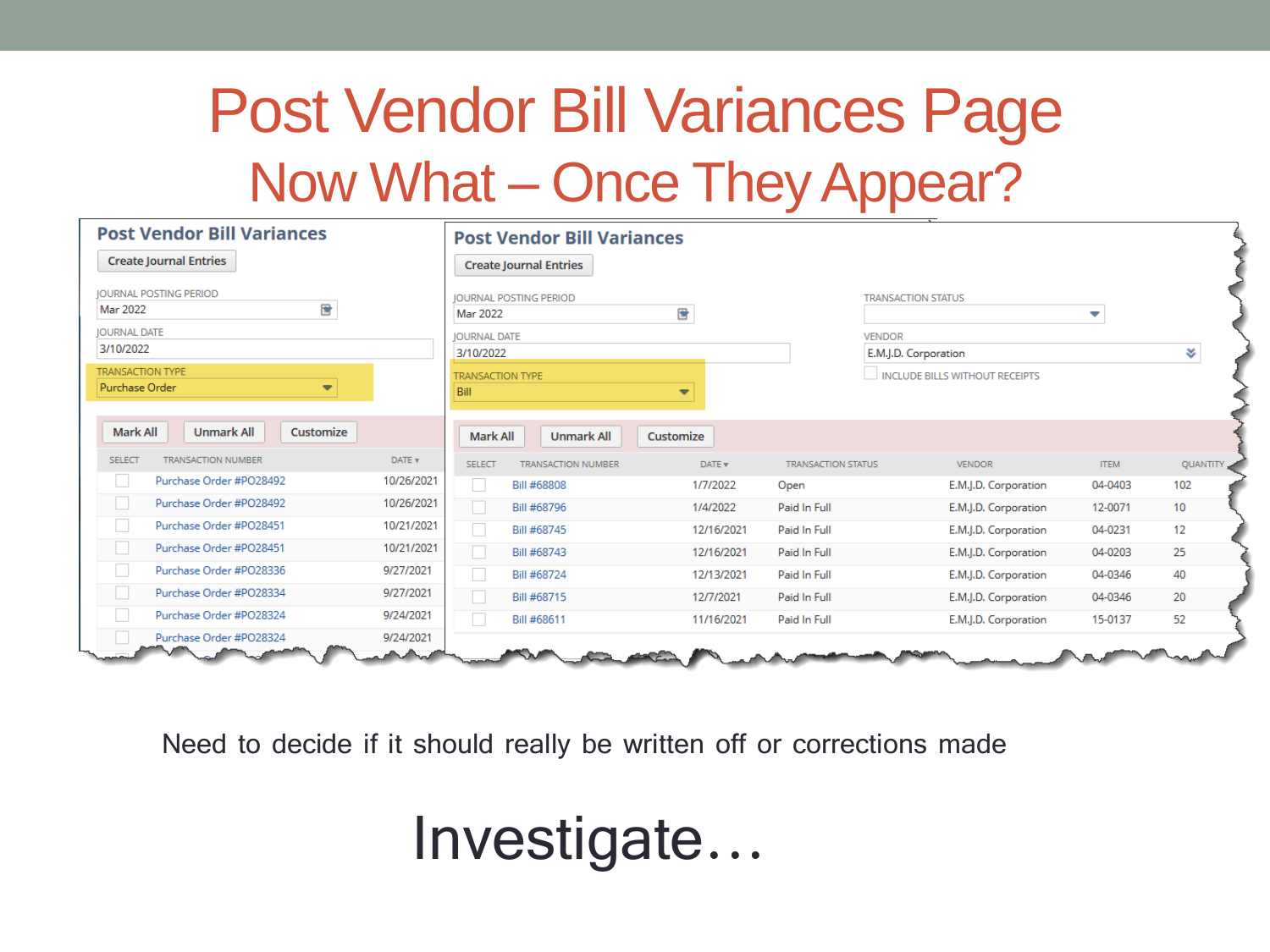# **The Investigation Begins …**

### Match Bill To Receipt Unchecked

| <b>Post Vendor Bill Variances</b>                 |            |                           |                                |             |          |
|---------------------------------------------------|------------|---------------------------|--------------------------------|-------------|----------|
| <b>Create Journal Entries</b>                     |            |                           |                                |             |          |
| <b>JOURNAL POSTING PERIOD</b>                     |            |                           | <b>TRANSACTION STATUS</b>      |             |          |
| 冒<br>Feb 2022                                     |            |                           | $\overline{\phantom{a}}$       |             |          |
| <b>JOURNAL DATE</b>                               |            |                           | <b>VENDOR</b>                  |             |          |
| 2/22/2022                                         |            |                           | <type tab="" then=""></type>   | ×,          |          |
| <b>TRANSACTION TYPE</b>                           |            |                           | INCLUDE BILLS WITHOUT RECEIPTS |             |          |
| Purchase Order<br>$\overline{\phantom{a}}$        |            |                           |                                |             |          |
| <b>Mark All</b><br><b>Unmark All</b><br>Customize |            |                           |                                |             |          |
| <b>TRANSACTION NUMBER</b><br><b>SELECT</b>        | DATE v     | <b>TRANSACTION STATUS</b> | <b>VENDOR</b>                  | <b>ITEM</b> | QUANTITY |
| Purchase Order #PO26897                           | 12/11/2020 | <b>Fully Billed</b>       |                                |             | 30       |
| Purchase Order #PO26895                           | 12/10/2020 | <b>Fully Billed</b>       |                                |             | 300      |
| Purchase Order #PO26895                           | 12/10/2020 | <b>Fully Billed</b>       |                                |             | 400      |
| Purchase Order #PO26862                           | 12/3/2020  | <b>Fully Billed</b>       |                                |             | 400      |
| Purchase Order #PO26864                           | 12/3/2020  | <b>Fully Billed</b>       |                                |             | 15       |
| Purchase Order #PO26840                           | 12/2/2020  | <b>Fully Billed</b>       |                                |             | 17280    |
|                                                   |            |                           |                                |             |          |
| <b>Create Journal Entries</b>                     |            |                           |                                |             |          |
|                                                   |            |                           |                                |             |          |

#### **Click on the Transaction Number (PO)**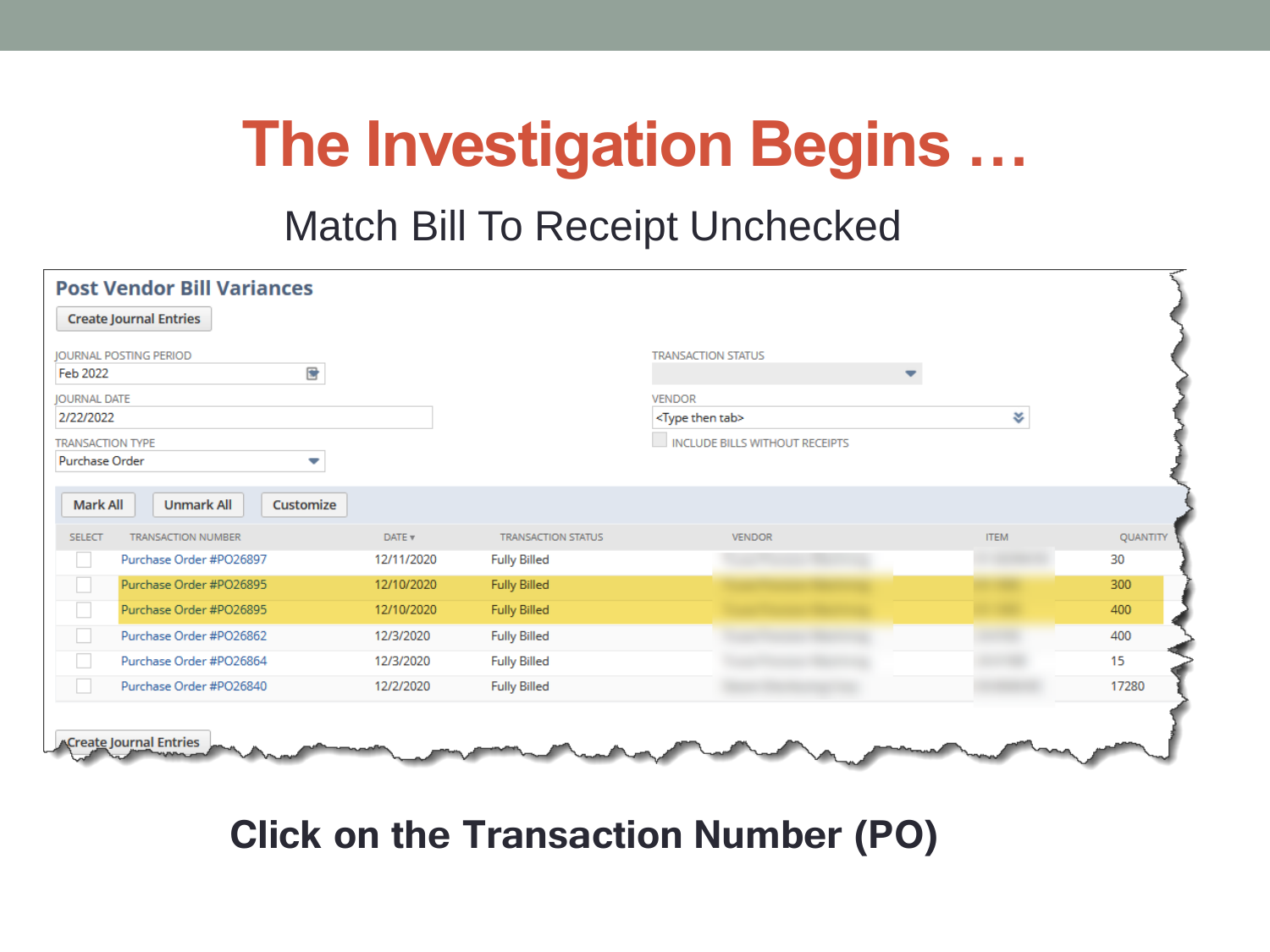### Look at Item Receipts and Bills from the PO

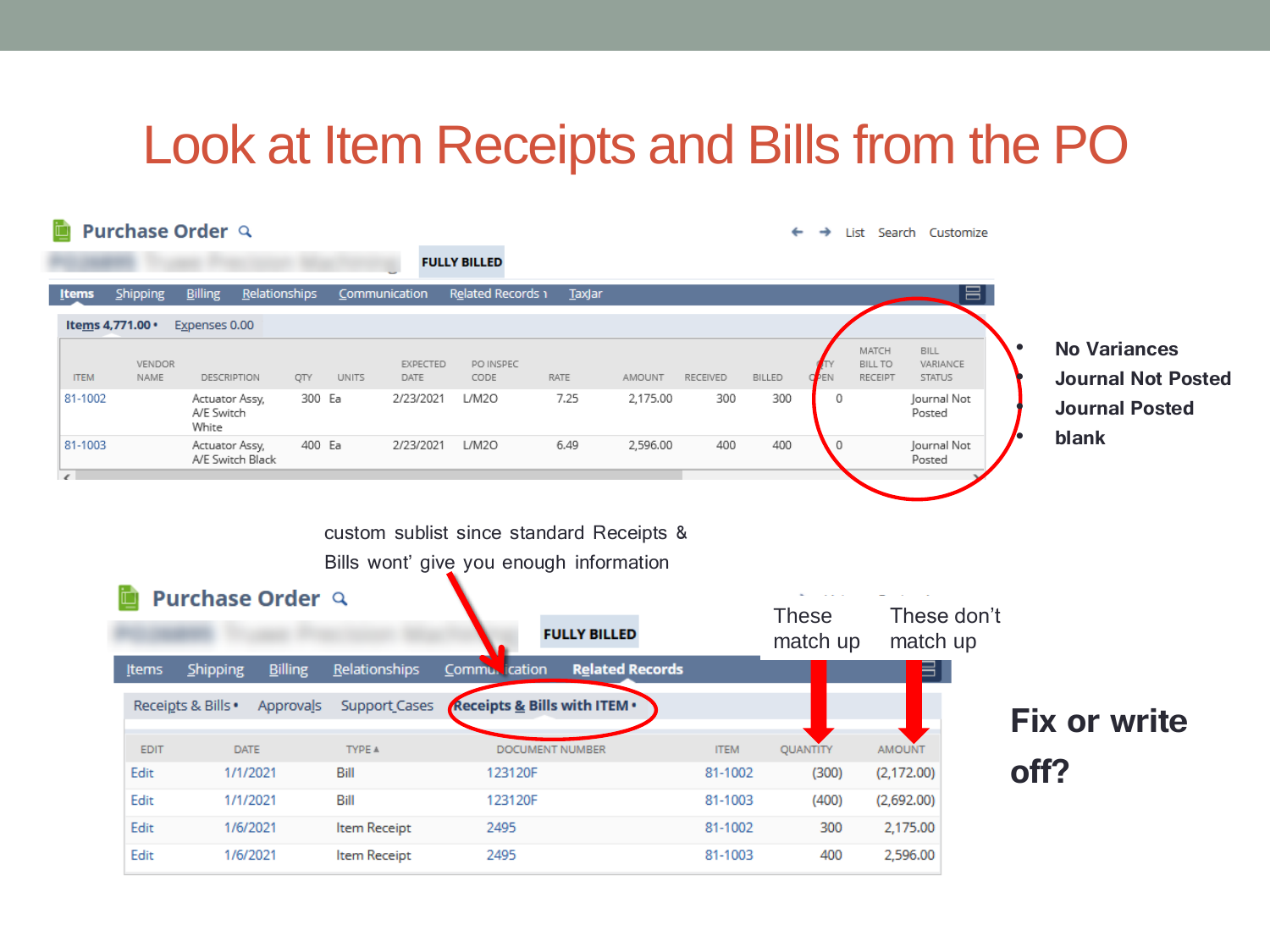# **The Investigation Begins …**

#### Match Bill to Receipt Checked

| <b>Post Vendor Bill Variances</b>                    |           |                                     |                          |             |                                |                                          |                                |
|------------------------------------------------------|-----------|-------------------------------------|--------------------------|-------------|--------------------------------|------------------------------------------|--------------------------------|
| <b>Create Journal Entries</b>                        |           |                                     |                          |             |                                |                                          |                                |
| JOURNAL POSTING PERIOD                               | Mar 2022  |                                     | C                        |             |                                | <b>TRANSACTION STATUS</b>                |                                |
| JOURNAL DATE                                         | 3/13/2022 |                                     |                          |             |                                | <b>VENDOR</b>                            | <type tab="" then=""></type>   |
| <b>TRANSACTION TYPE</b>                              | Bill      |                                     | ▼                        |             |                                | INCLUDE BILLS WITHOUT<br><b>RECEIPTS</b> |                                |
| Mark All<br><b>Unmark All</b>                        | Customize |                                     |                          |             |                                |                                          |                                |
| <b>TRANSACTION</b><br><b>SELECT</b><br><b>NUMBER</b> | DATE v    | <b>TRANSACTION</b><br><b>STATUS</b> | <b>VENDOR</b>            | <b>ITEM</b> |                                | QUANTITY                                 | <b>MEMO</b>                    |
| Bill #D220210                                        |           | 2/10/2022 Paid In Full              | <b>TCF</b><br>Technology | 28-0008     | Decals-CC sm Front/Back Bach - | 500                                      | Label - Acc Case,<br>Bacharach |
| <b>Create Journal Entries</b>                        |           |                                     |                          |             |                                |                                          |                                |

**Click on the Transaction Number (Bill)**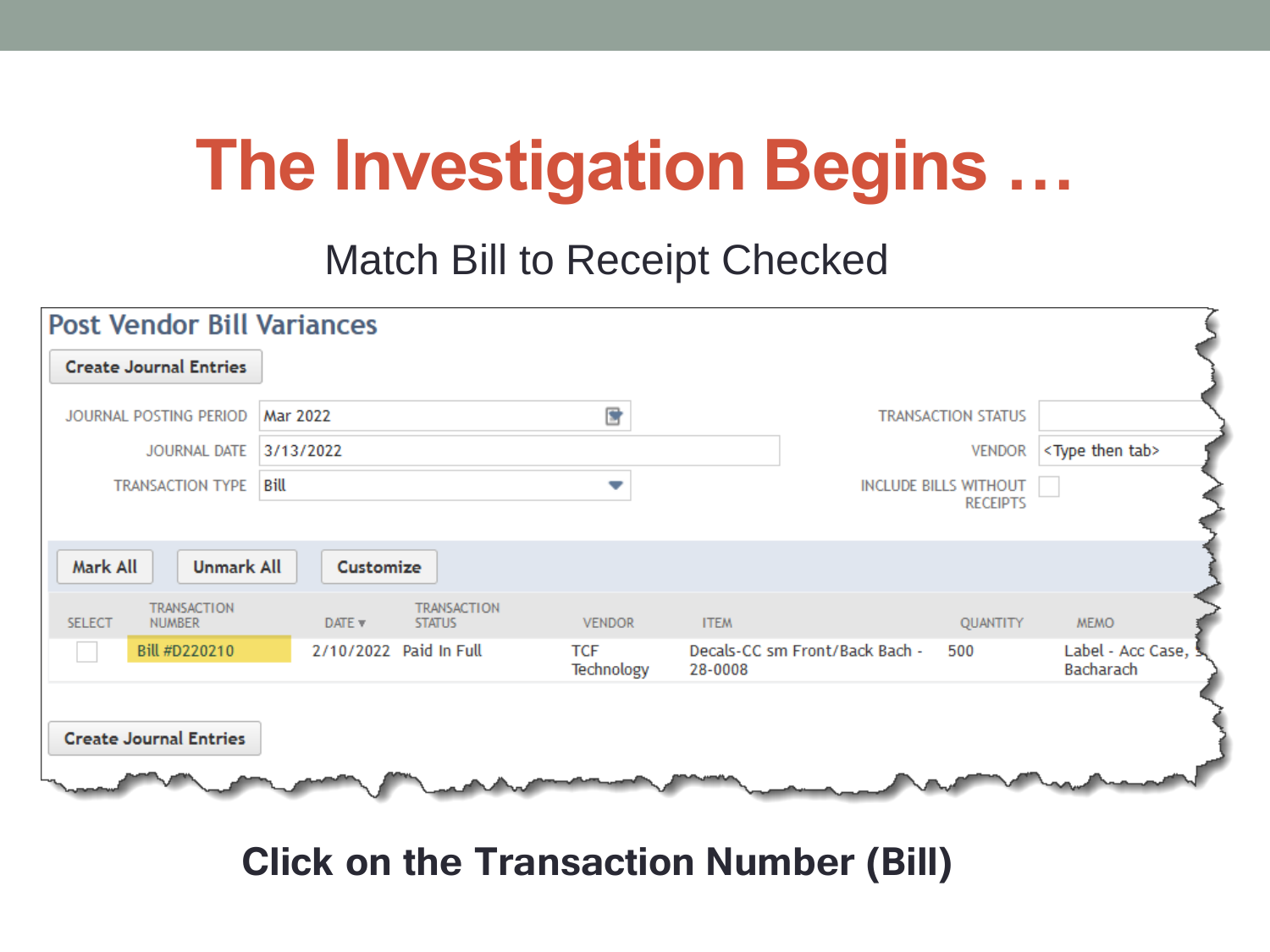### Look at the Item Receipts for the Bill



**a** Item Receipt  $Q$ 

#### 4377-2022 TCF Technology

| # | <b>ITEM</b>                   | <b>VENDOR</b><br><b>NAME</b> | <b>DELIVERY</b><br><b>DATE</b> | <b>LOCATION</b> | QUANTITY | <b>RATE</b> | <b>Fix or</b> |
|---|-------------------------------|------------------------------|--------------------------------|-----------------|----------|-------------|---------------|
|   | Decals-CC<br>sm<br>Front/Back | 68-0000-0072                 |                                | <b>RAD</b>      |          | 503 0.61    | write         |
|   | <u>Bach -</u><br>28-0008      |                              |                                |                 |          |             | off?          |
|   |                               |                              |                                |                 |          |             |               |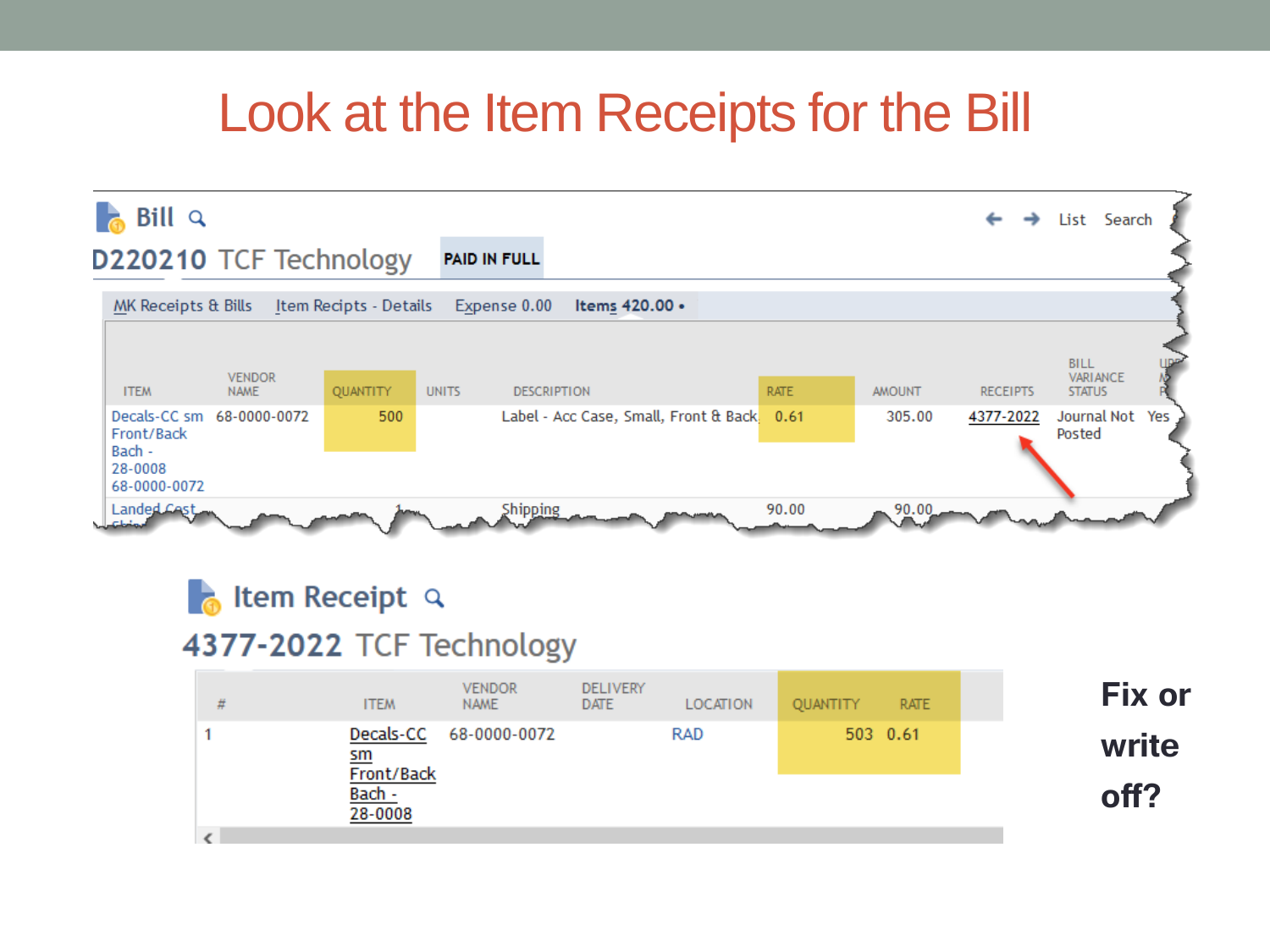### Post Vendor Bill Variances Page How to Write it Off

| JOURNAL POSTING PERIOD                     | Mar 2022  |           | <b>TRANSACTION STATUS</b>                |                              |          |
|--------------------------------------------|-----------|-----------|------------------------------------------|------------------------------|----------|
| JOURNAL DATE                               | 3/15/2022 |           | <b>VENDOR</b>                            | <type tab="" then=""></type> |          |
| <b>TRANSACTION TYPE</b>                    | Bill      |           | INCLUDE BILLS WITHOUT<br><b>RECEIPTS</b> |                              |          |
| Mark All<br><b>Unmark All</b>              |           | Customize |                                          |                              |          |
| <b>SELECT</b><br><b>TRANSACTION NUMBER</b> |           | $DATE =$  | <b>ITEM</b>                              |                              | QUANTITY |
| Bill #2597                                 |           | 3/11/2022 | Airborne Sensor Housing (GN)-New         |                              | 250      |
| Bill #D220210                              |           | 2/10/2022 | Decals-CC sm Front/Back Bach - 28-0008   |                              | 500      |

- 1. Click on checkbox next to the one you want to write off
- 2. Press the Create Journal Entries button

Note: One JE is created for ALL the lines you select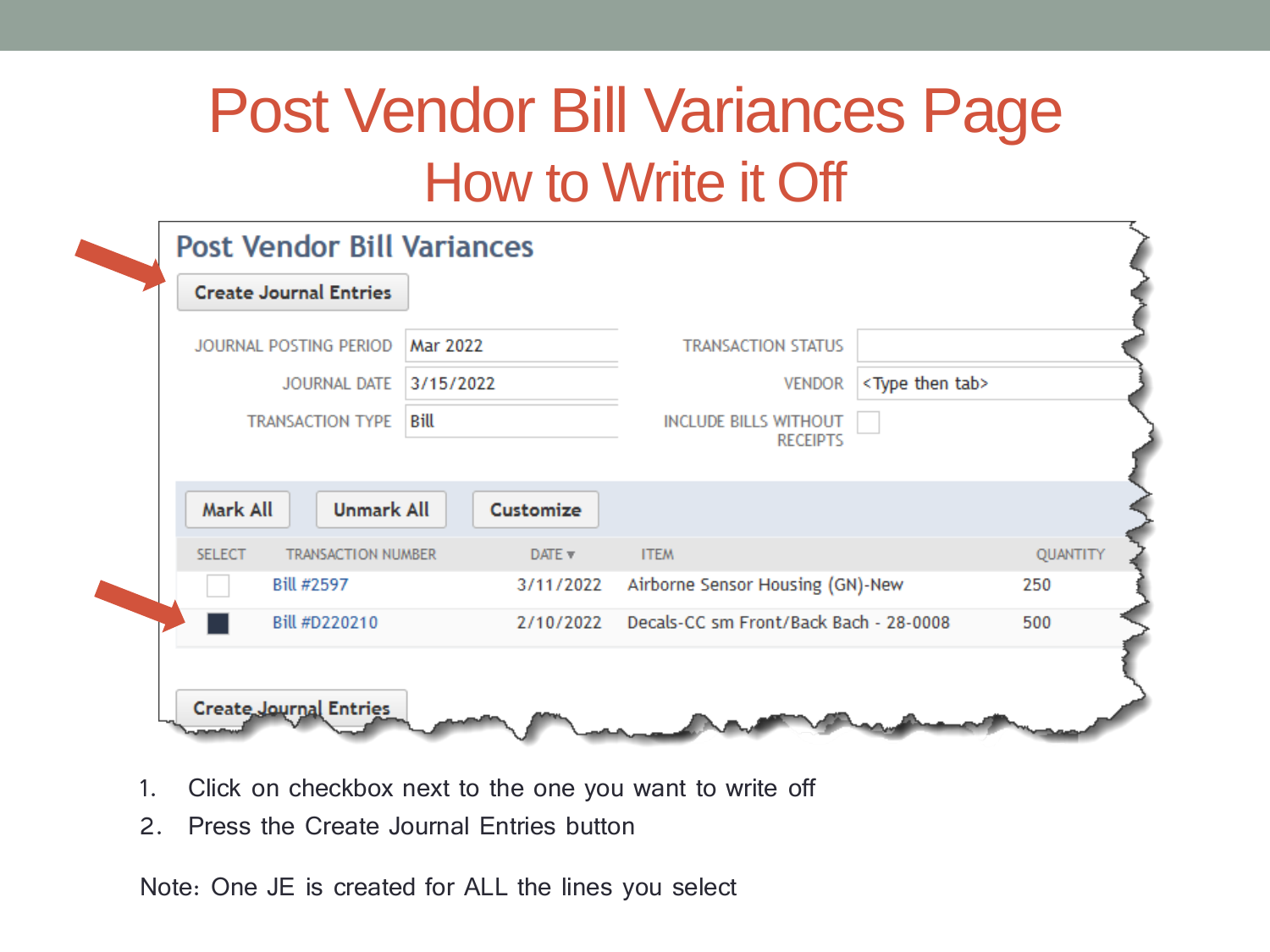### Write it off

### example: ordered and paid for 500 labels but received 503

#### **Inventory Received Not Billed Register**

| Date                            | Number                 | Payee                   |                                           | <b>Increase</b> | <b>Decrease</b> |
|---------------------------------|------------------------|-------------------------|-------------------------------------------|-----------------|-----------------|
|                                 | Type                   | Account                 | Memo                                      |                 |                 |
| 12/14/2021 D211214              |                        | <b>TCF Technology</b>   |                                           |                 | \$345.00        |
| Edit<br><b>***********</b>      | Bill                   | 2000 - Accounts Payable | Label - Acc Case, Large, Front, Bacharach |                 |                 |
| <b>***********</b><br>1/11/2022 | 4346-2022              | <b>TCF Technology</b>   |                                           | \$347.07        |                 |
| Edit                            | Item Receipt - Split - |                         | receipt date RAD - decals to ship to BACH |                 |                 |

#### **Inventory Received Not Billed Register**

| Date                           | Number                 | Payee                   |                                           | Increase | Decrease |
|--------------------------------|------------------------|-------------------------|-------------------------------------------|----------|----------|
|                                | <b>Type</b>            | Account                 | Memo                                      |          |          |
| 12/14/2021 D211214             |                        | <b>TCF Technology</b>   |                                           |          | \$345.00 |
| Edit                           | Bill                   | 2000 - Accounts Payable | Label - Acc Case, Large, Front, Bacharach |          |          |
|                                |                        |                         |                                           |          |          |
| <b>**********</b><br>1/11/2022 | 4346-2022              | <b>TCF Technology</b>   |                                           | S347.07  |          |
| Edit                           | Item Receipt - Split - |                         | receipt date RAD - decals to ship to BACH |          |          |
| 1/18/2022                      | 5090-22                |                         |                                           |          | \$2.07   |

This JE was created from the Post Vendor Bill Variance page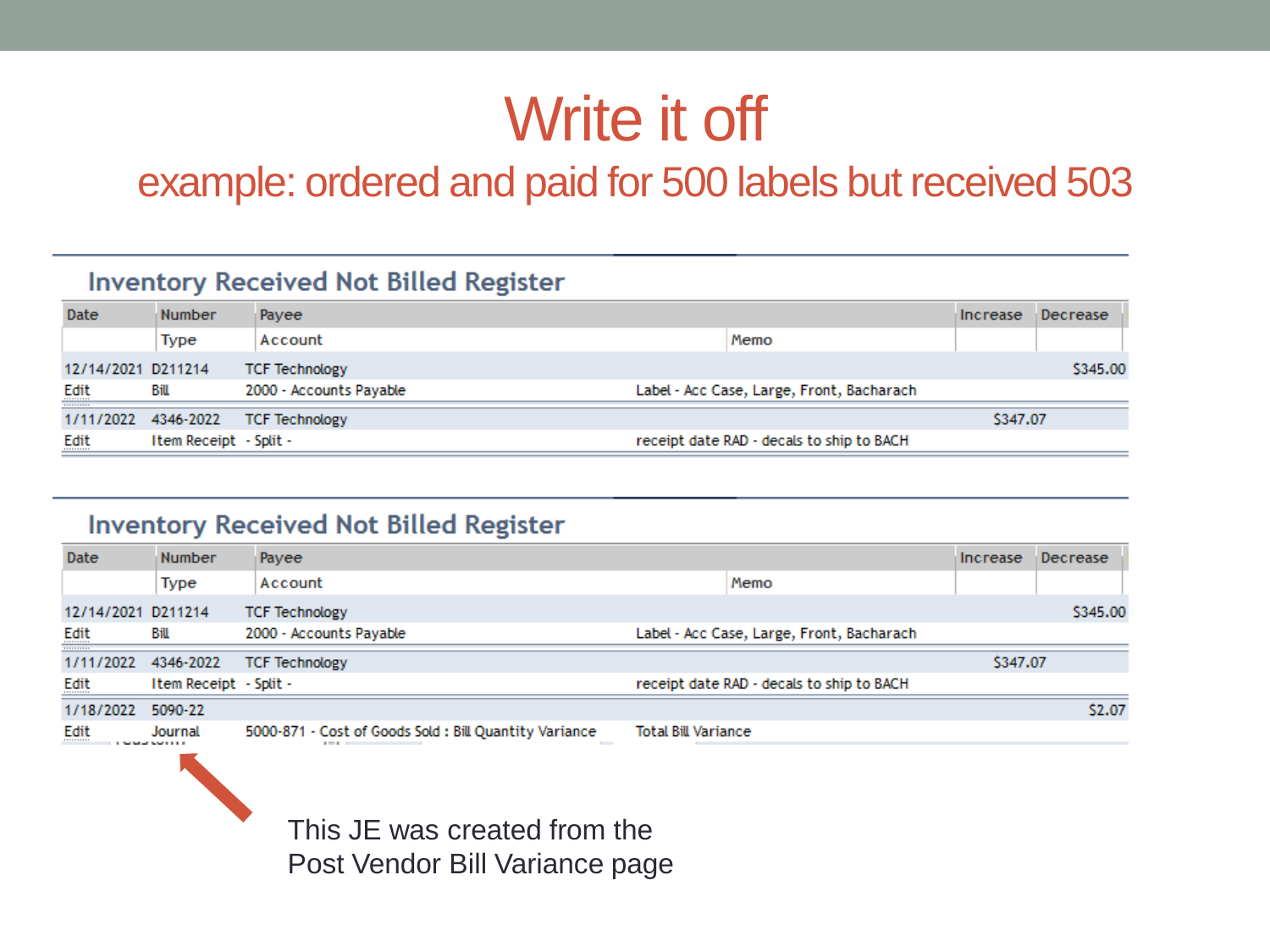# Post Vendor Bill Variance Page Which Option to Choose

- Only option if using non-inventory, other charge, or service items
- More challenging analysis
- Need to create a saved search or custom sublist to help with analysis
- Need to create a saved search to find open line items on POs that should be closed
- Normally pay in advance of receipt
- Usually receive all items on the PO line in the same accounting period

#### **Purchase Order Match Bill to Receipt**

- Easier analysis
- A bit more time consuming setup
- No saved searches required
- Occasionally pay in advance
- May receive overages for which you won't be billed
- May receive less quantity for which you won't be billed
- Receive partials with bills that span accounting periods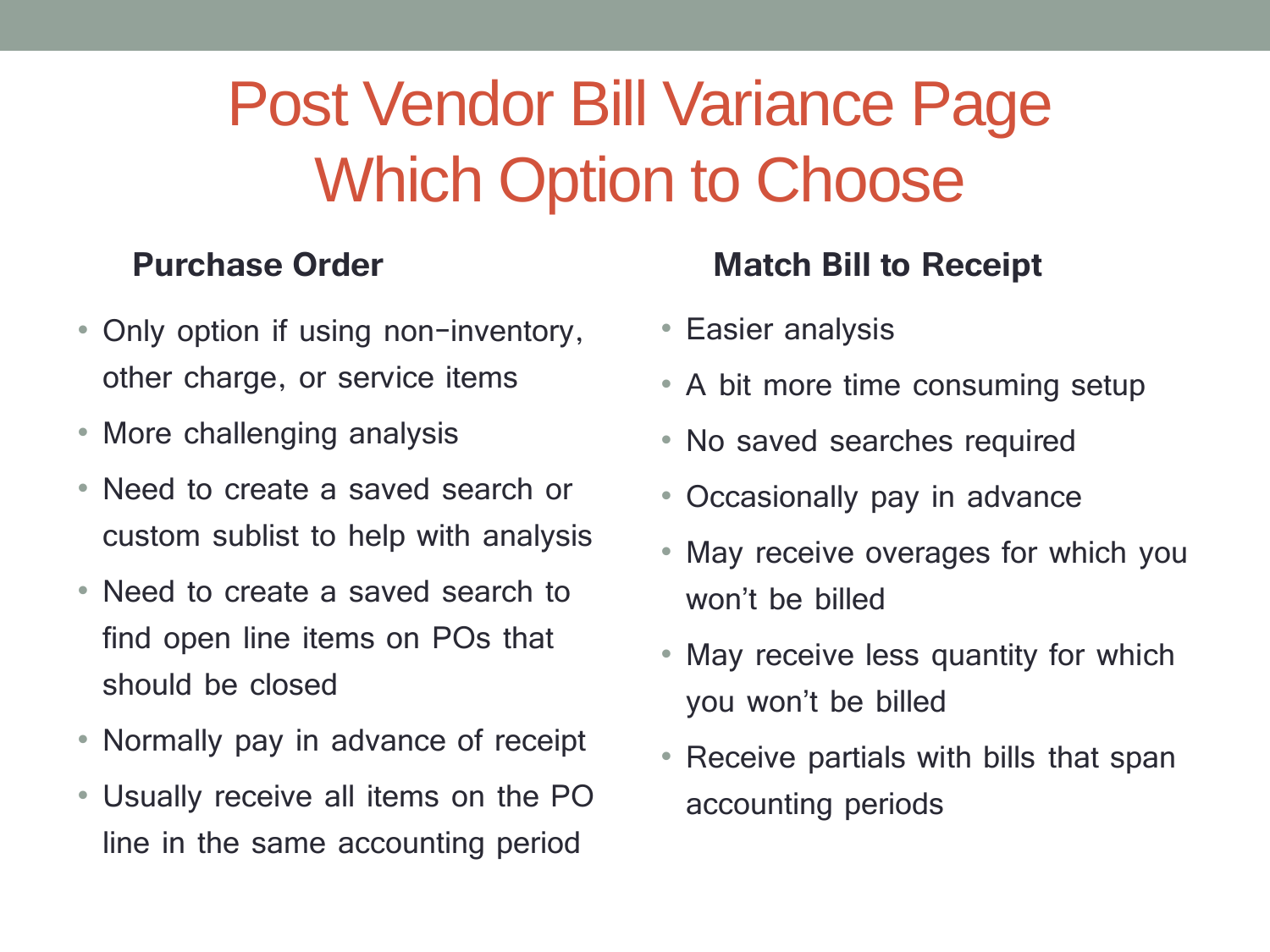

- **Advanced Receiving** must be enabled it allows you to receive orders separately from Bills.
- To do auto creation of Journals
	- Create a COGS account for each variance you want to track:
		- Bill Price Variance variance associated with price difference between the item receipt and the vendor bill
		- Bill Quantity Variance variance associated with quantity difference between the item receipt and the vendor bill
	- Global setting  $-$  set the default account(s) for all new items  $-$  can be one-to-one or just one for all
		- Setup > Accounting > Accounting Preferences > Items/Transactions tab
		- **Default Bill Quantity Variance Account** = use account from above
		- **Default Bill Price Variance Account** = use account from above
	- Mass update by item type to update existing items to the defaults you just set up in the prior step
- If using Match Bill to Receipt
	- CSV export/import to update existing Item records
	- Create a simple workflow to check the Match Bill to Receipt field on new items
- If not using Match Bill to Receipt
	- For non-inventory, service, or other charge items you need to create a simple workflow to check the Generate Accruals checkbox (a CSV import will work but will need to do them every time you add a new item of this type)
	- For item types above modify the Item form to expose the variance accounts under the Accounting tab
	- Modify the PO form to include the sublist column field BILL VARIANCE STATUS
	- Create a search to display all receipts and bills from a PO and also make it a custom sublist
	- Create a search to display open POs that should be closed so they appear on the Post Vendor Bill Variances page
- Train users on this features and steps to fix problems identified by the Post Vendor Bill Variances page